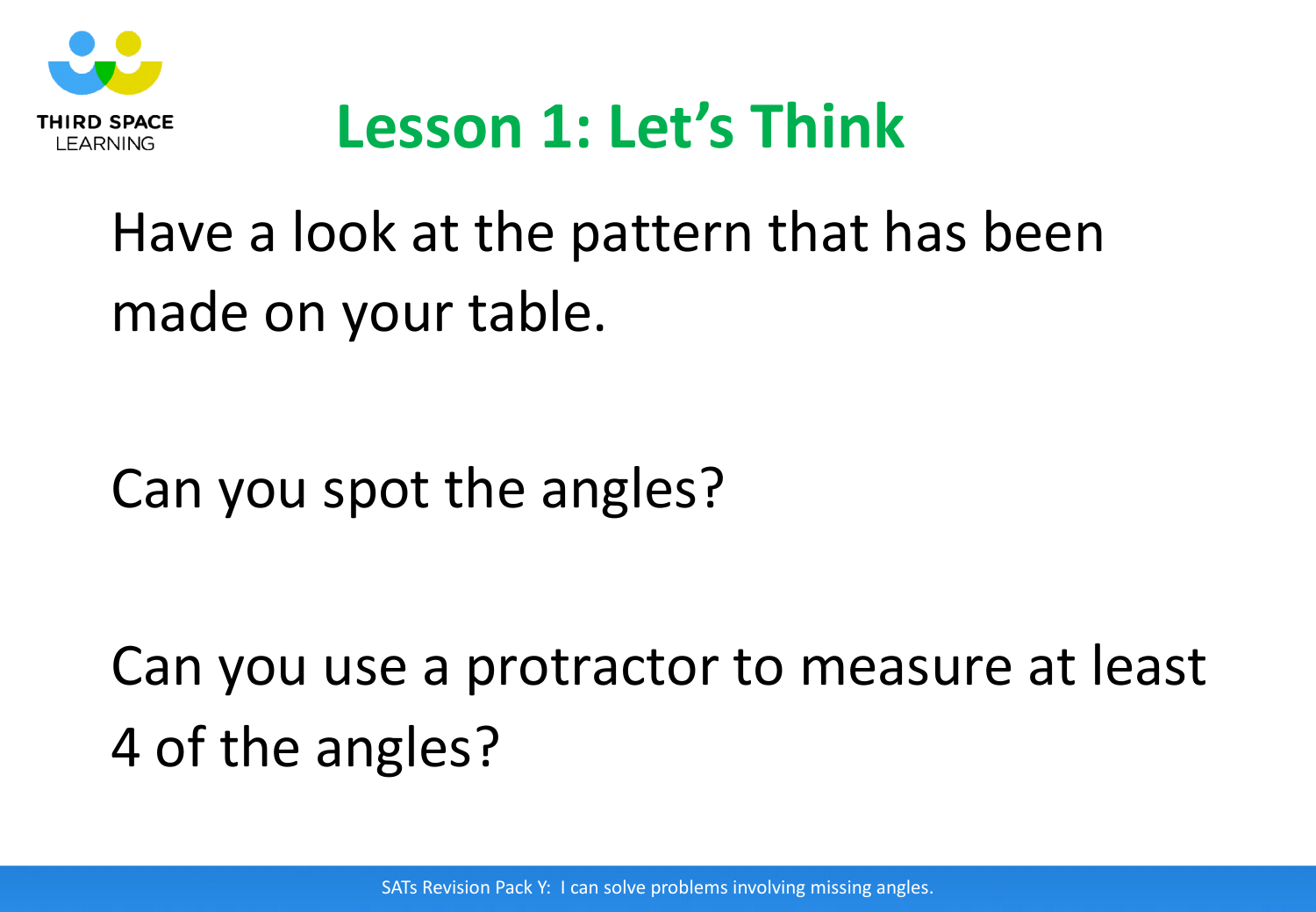

# **Lesson 1: Let's Apply**

Draw a quadrilateral.

Measure three of the angles and mark them on your shape.

Give your shape to your partner- can they work out the value of the fourth angle without measuring it?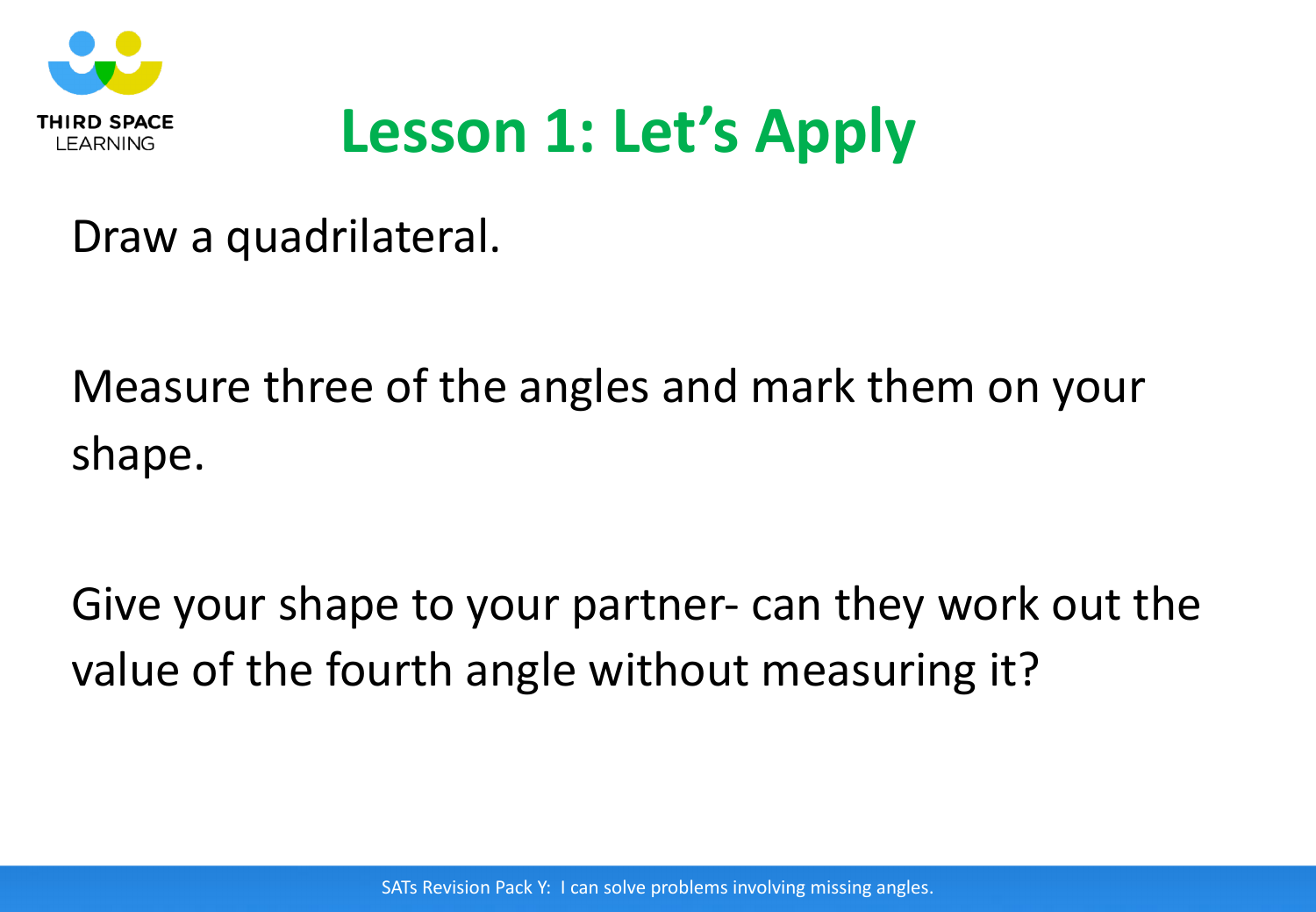

#### **Lesson 2: Let's Think**

Can you work out the value of the two angles marked with a ? In the drawings below?

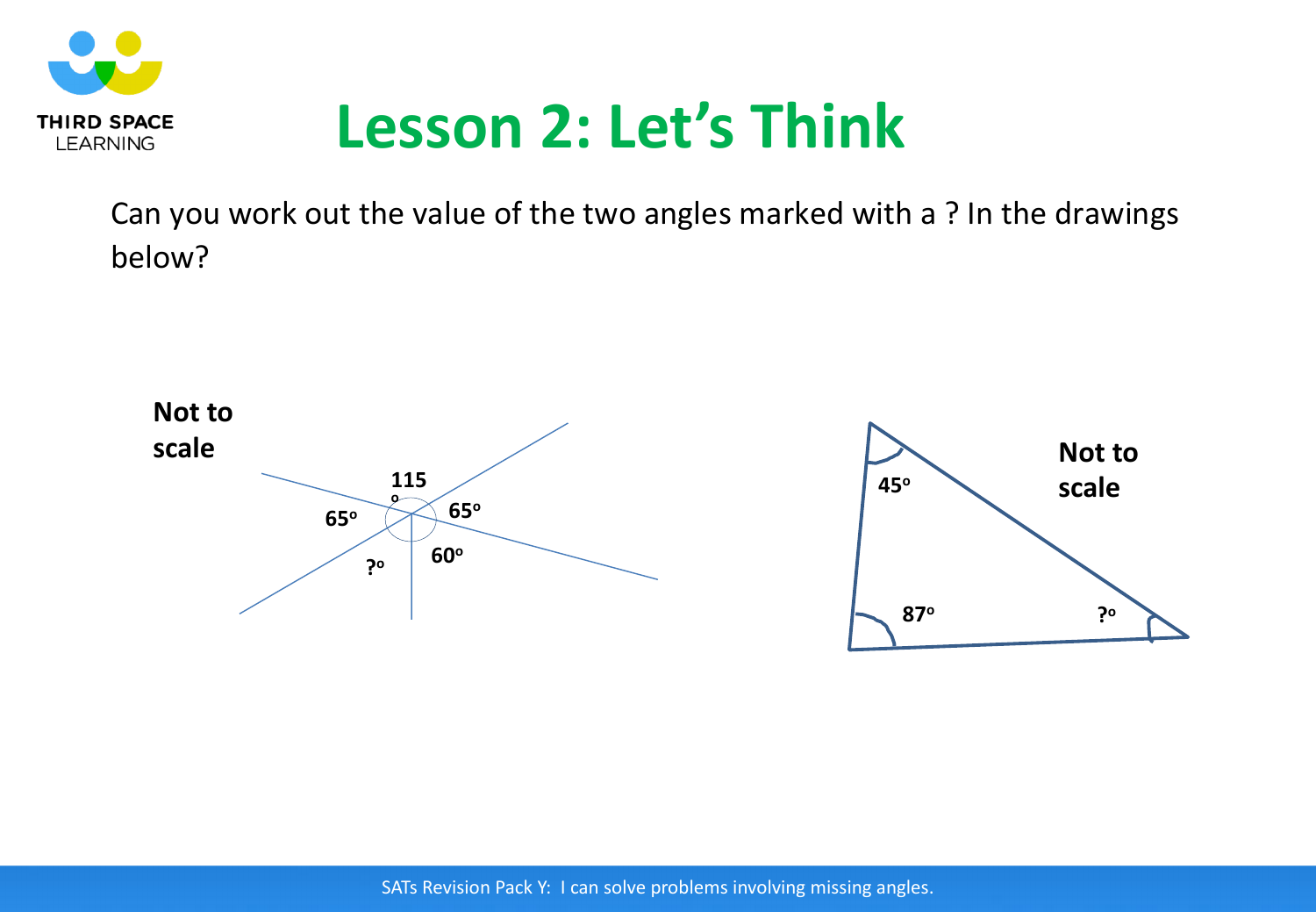

### **Lesson 2: Let's Apply**

#### **Can you work out the value of the two angles marked with a, b, c and d in the drawing below?**

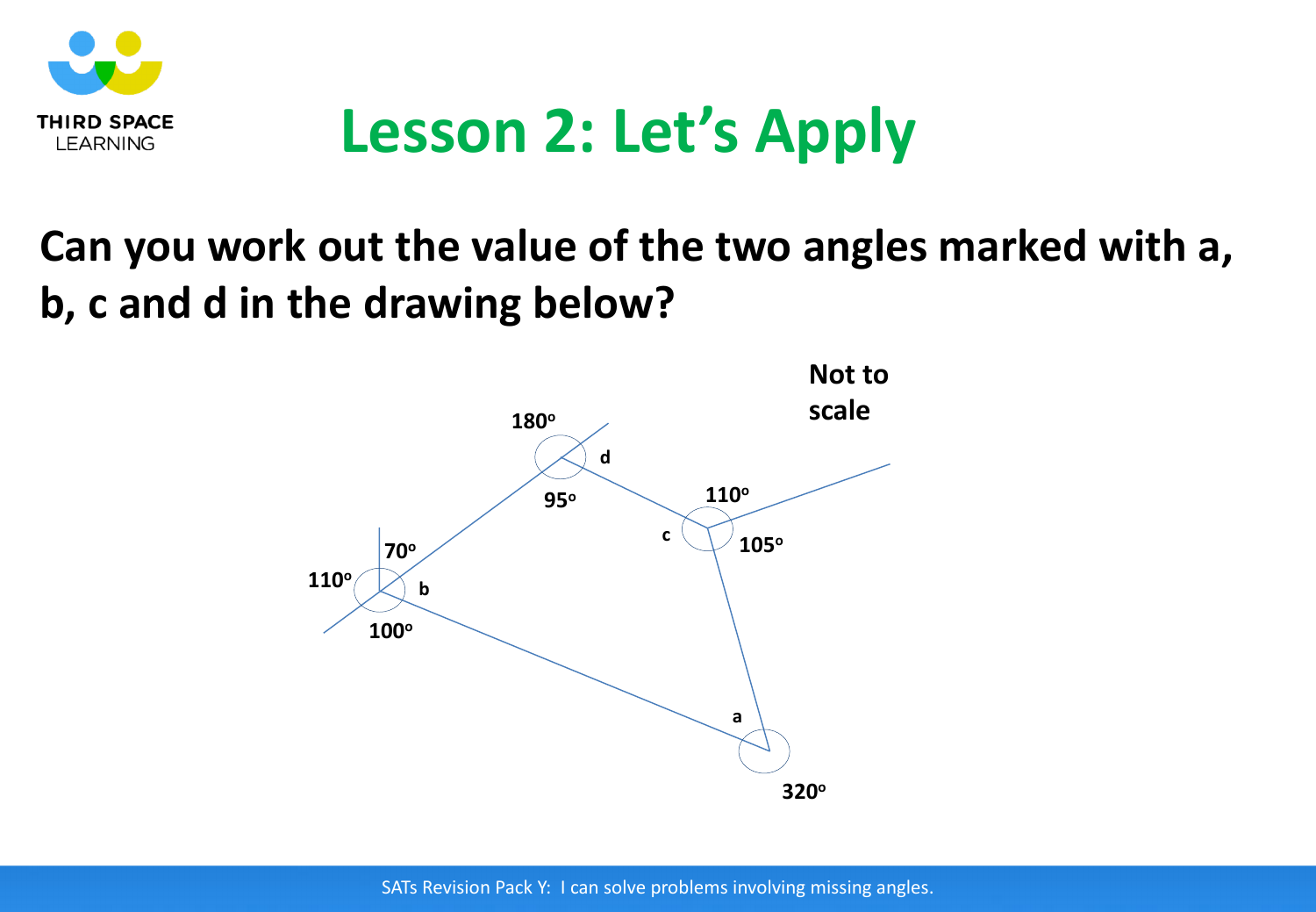

### **Lesson 3: Let's Think**

Mia is looking at these angle diagrams.

She notices that the opposite angles in the drawing below are the same.

Is this always the case?